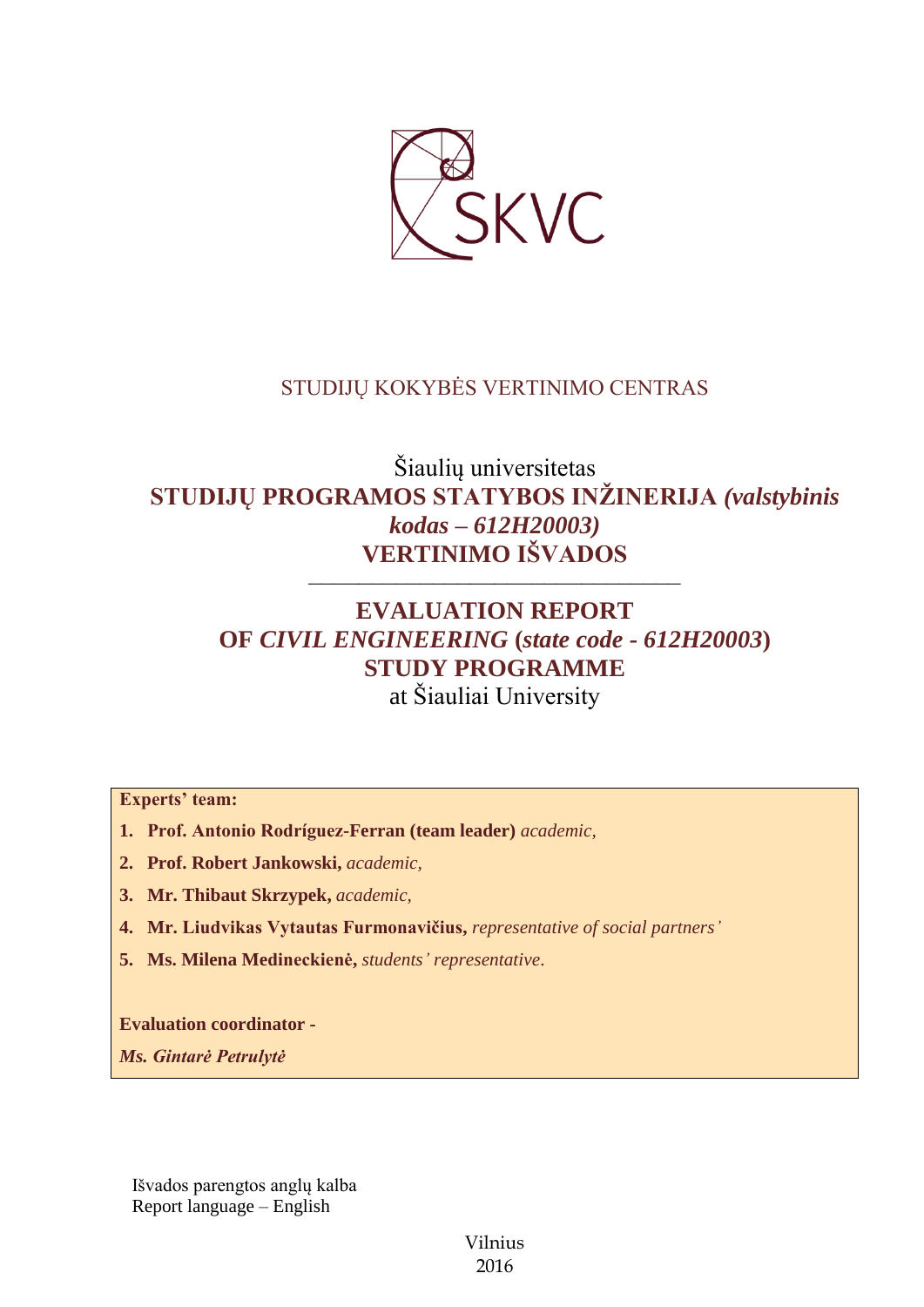## **DUOMENYS APIE ĮVERTINTĄ PROGRAMĄ**

| Studijų programos pavadinimas                           | Statybos inžinerija                      |
|---------------------------------------------------------|------------------------------------------|
| Valstybinis kodas                                       | 612H20003                                |
| Studijų sritis                                          | Technologijos mokslai                    |
| Studijų kryptis                                         | Statybos inžinerija                      |
| Studijų programos rūšis                                 | Universitetinės studijos                 |
| Studijų pakopa                                          | Pirmoji studijų pakopa                   |
| Studijų forma (trukmė metais)                           | Nuolatinės $(3,5)$<br>Ištęstinės $(4,5)$ |
| Studijų programos apimtis kreditais                     | <b>210 ECTS</b>                          |
| Suteikiamas laipsnis ir (ar) profesinė<br>kvalifikacija | Statybos inžinerijos bakalauras          |
| Studijų programos įregistravimo data                    | Nr. SV4-132.06 12 2012                   |

## ––––––––––––––––––––––––––––––– **INFORMATION ON EVALUATED STUDY PROGRAMME**

| Title of the study programme                           | <b>Civil Engineering</b>               |
|--------------------------------------------------------|----------------------------------------|
| State code                                             | 612H20003                              |
| Study area                                             | <b>Technological Sciences</b>          |
| Study field                                            | Civil Engineering                      |
| Type of the study programme                            | University studies                     |
| Study cycle                                            | First cycle studies                    |
| Study mode (length in years)                           | Full time $(3,5)$<br>Part time $(4,5)$ |
| Volume of the study programme in credits               | <b>210 ECTS</b>                        |
| Degree and (or) professional qualifications<br>awarded | Bachelor of Civil Engineering          |
| Date of registration of the study programme            | Nr. SV4-132.06 12 2012                 |

Studijų kokybės vertinimo centras

The Centre for Quality Assessment in Higher Education

 $\odot$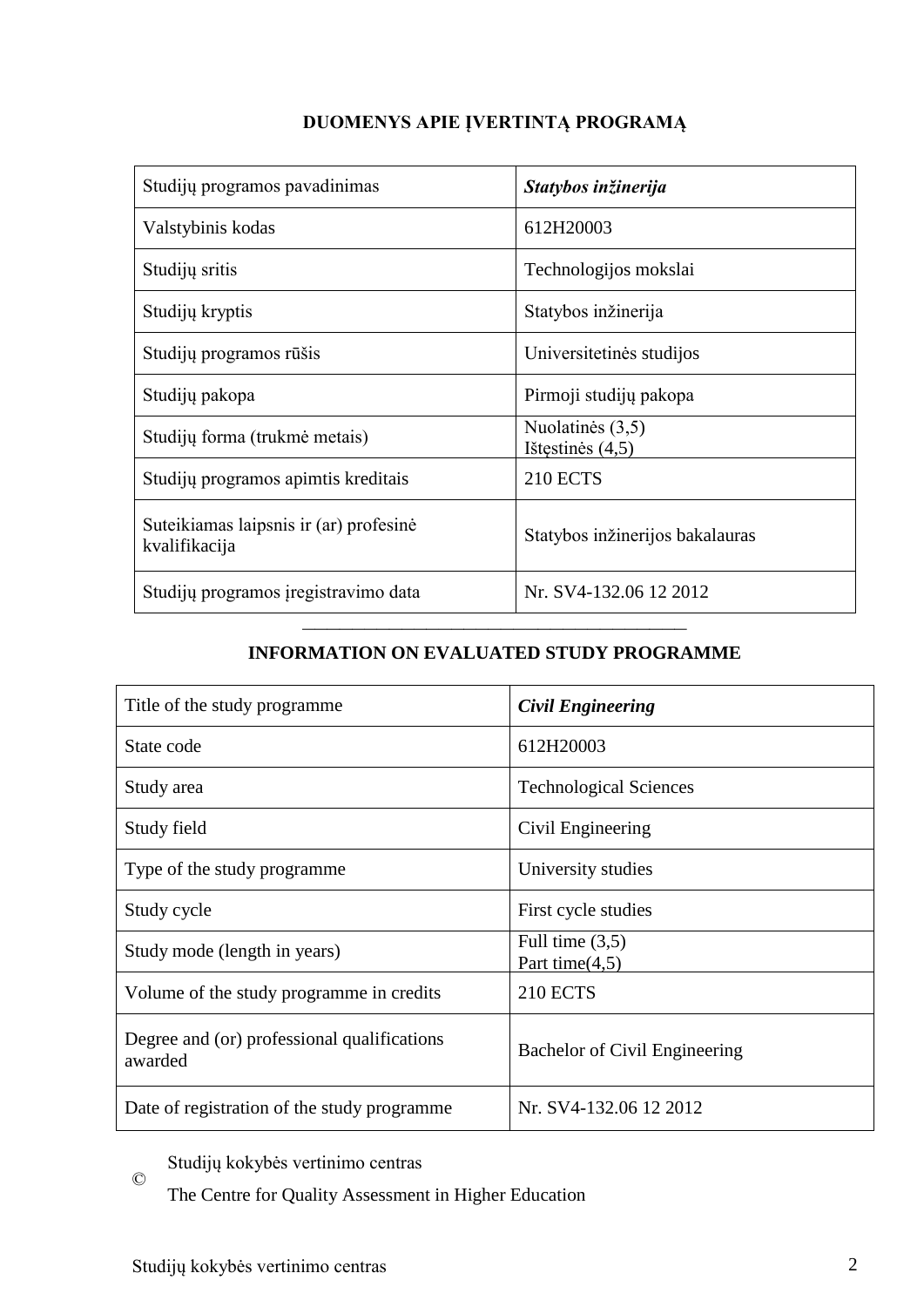# **CONTENTS**

| 1.1. |  |
|------|--|
| 1.2  |  |
| 1.3. |  |
| 1.4. |  |
|      |  |
|      |  |
|      |  |
|      |  |
|      |  |
|      |  |
|      |  |
|      |  |
|      |  |
|      |  |
|      |  |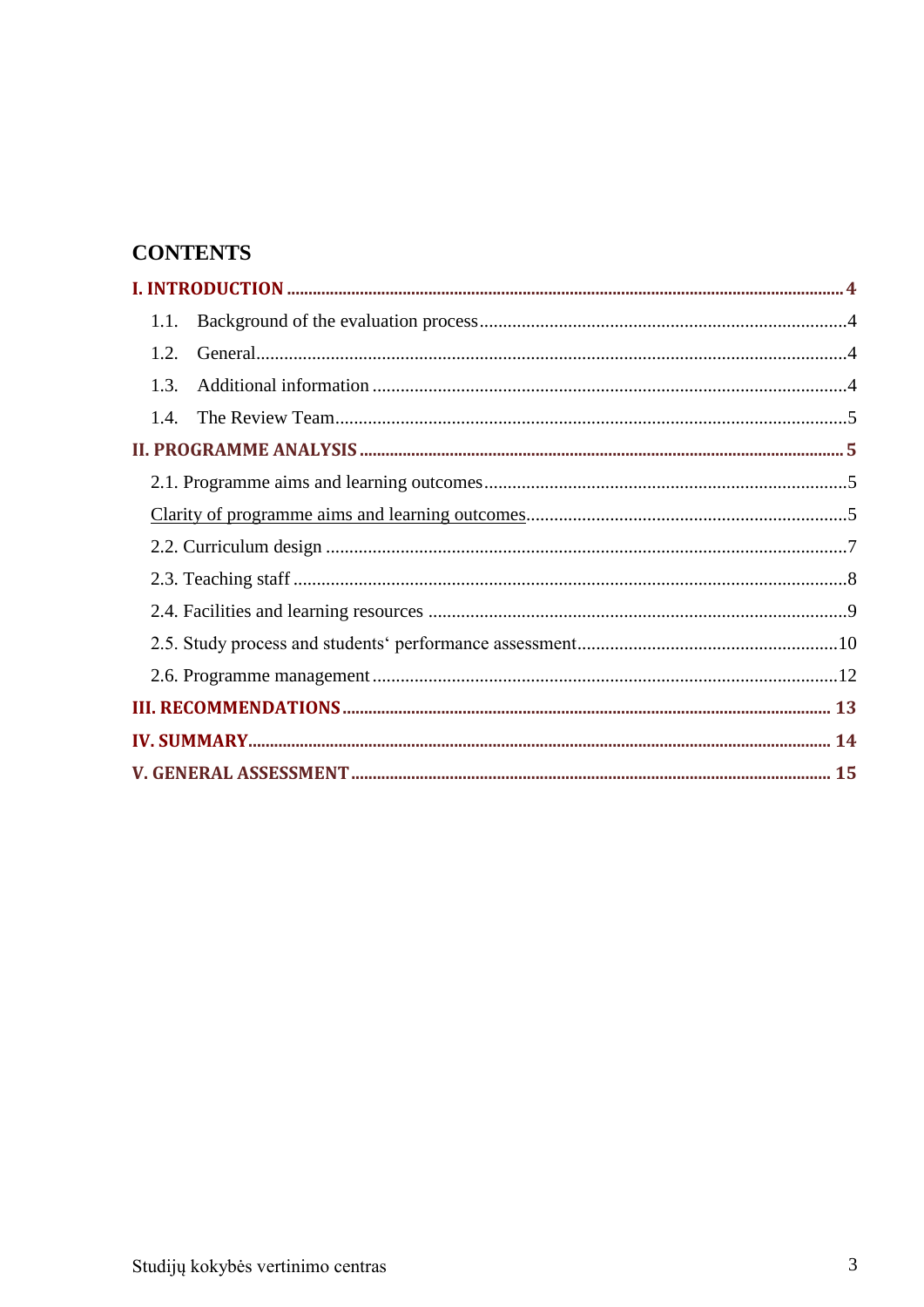#### **I. INTRODUCTION**

#### *1.1. Background of the evaluation process*

The evaluation of on-going study programmes is based on the **Methodology for evaluation of Higher Education study programmes,** approved by Order No 1-01-162 of 20 December 2010 of the Director of the Centre for Quality Assessment in Higher Education (hereafter – SKVC).

The evaluation is intended to help higher education institutions to constantly improve their study programmes and to inform the public about the quality of studies.

The evaluation process consists of the main following stages: *1) self-evaluation and selfevaluation report prepared by Higher Education Institution (hereafter – HEI); 2) visit of the review team at the higher education institution; 3) production of the evaluation report by the review team and its publication; 4) follow-up activities.* 

On the basis of external evaluation report of the study programme SKVC takes a decision to accredit study programme either for 6 years or for 3 years. If the programme evaluation is negative such a programme is not accredited.

The programme is **accredited for 6 years** if all evaluation areas are evaluated as "very good" (4 points) or "good" (3 points).

The programme is **accredited for 3 years** if none of the areas was evaluated as "unsatisfactory" (1 point) and at least one evaluation area was evaluated as "satisfactory" (2 points).

The programme **is not accredited** if at least one of evaluation areas was evaluated as "unsatisfactory" (1 point).

#### *1.2. General*

The Application documentation submitted by the HEI follows the outline recommended by the SKVC.

#### *1.3. Background on the HEI/Faculty/Study field/Additional information*

Šiauliai University is the largest university in northern Lithuania. It was founded in 1997 by merging the Šiauliai Pedagogical Institute and Šiauliai Polytechnic Faculty of Kaunas University of Technology. The institution sees itself mainly as a regional and national player: according to its strategic plan 2015-2020, its vision is "To be a University of innovative research and studies – a leader of *regional* progress", and its strategic aim is "By developing strategic management, to ensure training highest qualification specialists, developing research and artistic activities and increasing impact on *regional* and *national* development". After a recent reorganisation, the former Faculty of Civil Engineering is currently a part of the broader Faculty of Technology, Physical and Biomedical Sciences. This faculty offers a number of bachelor and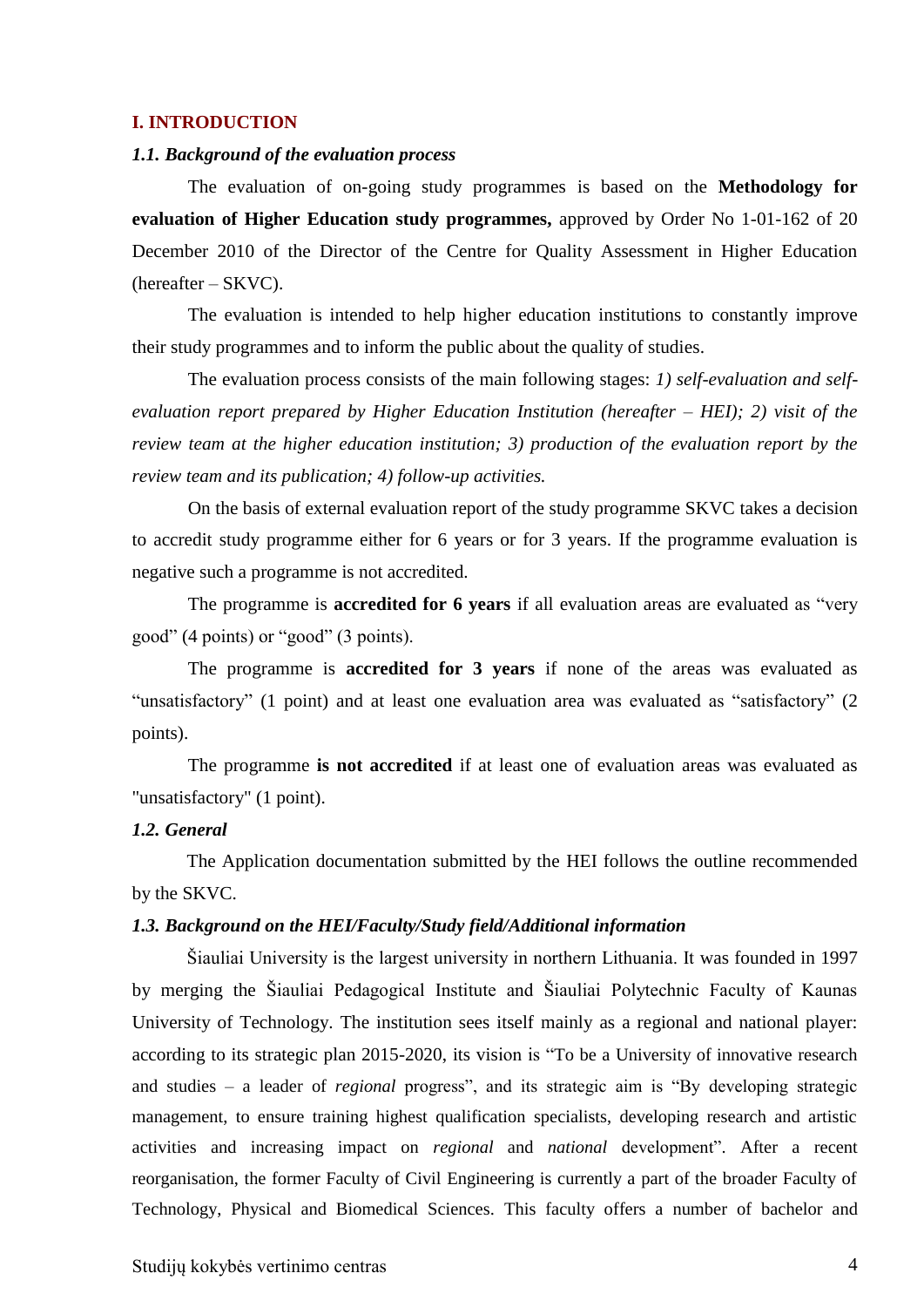master's degrees in various branches of engineering. In the study field of Civil Engineering, it offers the Bachelor degree under consideration, but not a Master in Civil Engineering (or a closely related subject). This study programme was evaluated in 2012, given a positive evaluation and accredited for 3 years.

#### *1.4. The Review Team*

The review team was completed according *Description of experts' recruitment*, approved by order No. 1-01-151 of Acting Director of the Centre for Quality Assessment in Higher Education. The Review Visit to HEI was conducted by the team on Thursday 27 October 2016.

- **1. Prof. Antonio Rodríguez-Ferran (team leader)** *Professor of the Civil Engineering School, UPC-BarcelonaTech, Spain*
- **2. Prof. Robert Jankowski,** *Professor of Gdansk University of Technology, Poland*
- **3. Mr. Thibaut Skrzypek,** *Civil servant of the French Ministry of Environment, Energy and Sea, France*
- **4. Mr. Liudvikas Vytautas Furmonavičius,** *"Geotechnika", director, Lithuania*
- **5. Ms. Milena Medineckienė,** *student of KTH Royal Institute of Technology. Sweden*.

#### **II. PROGRAMME ANALYSIS**

#### *2.1. Programme aims and learning outcomes*

Clarity of programme aims and learning outcomes

The programme aims of this study programme are well defined, clear and publicly accessible. It must be pointed out, however, that it displays a too broad target of occupations and possibilities for its graduates. According to the self-evaluation report, the aim of the programme is to "prepare the civil engineering bachelors of universal profile, broad specialisation, able to work [...] as construction managers, technical supervisors of construction, prepare materials for competition, maintain buildings and structures in various organisations and industrial enterprises, work in the administration of construction companies as well as to make possibilities to continue their second cycle studies." The recent reduction in duration of this programme, from 240 ECTS to 210 ECTS (that is, from 4 years to 3.5 years for full-time students) make these ambitious aims unfeasible. On the one hand, the graduates do not have a universal profile in the broad field of civil engineering but rather on the much narrower field of structural design and construction. On the other hand, the brief document "Changes to the study programme" does not justify how all the learning outcomes (of fundamental, scientific, technical, technological nature) can be achieved with the 30 ECTS reduction. It does not justify, for instance, if and how graduates from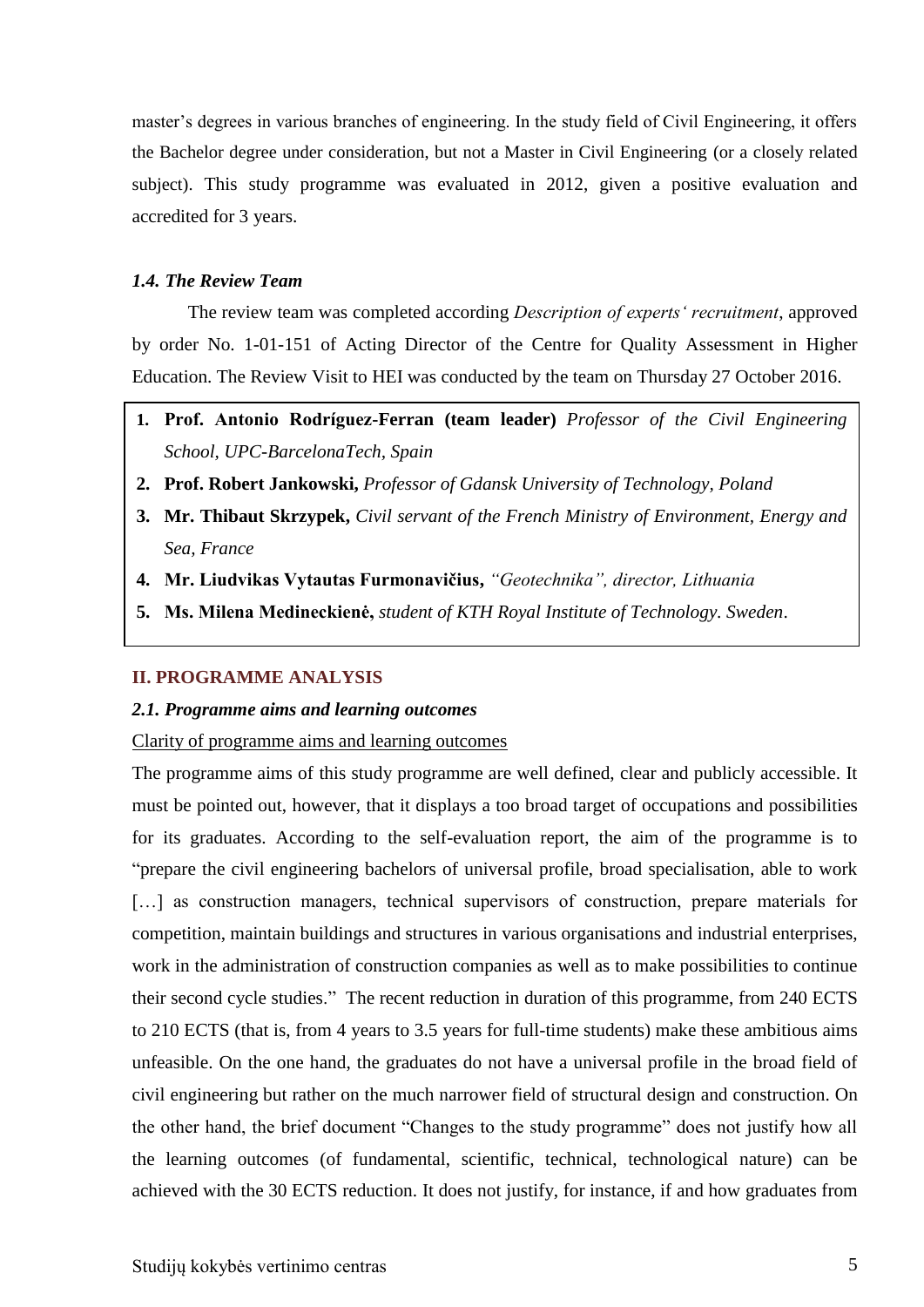the 210 ECTS current programme will have enough background on fundamental topics (mainly math, physics, chemistry), severely affected by the reduction, to pursue second cycle studies. Several means are used to advertise about the programme aims and learning outcomes (information publications, scientific local events, and official's educational websites).

Connection to the academic and/or professional requirements and the needs of the labour market The self-evaluation report, the meeting with social partners during the visit to the HEI and the fact that a significant part of the teaching staff has a simultaneous professional activity outside the university indicates that there is a satisfying link with the local industry. Those regular contacts are used in order to enhance the relevance of the programme regarding the needs of the industry. Before the beginning of practices and after the defence of bachelor's theses, meetings with employers take place.

From an academic point of view, the lack of a master programme linked with civil engineering delivered in the Siauliai University significantly limits the opportunities to meet the intended aim of the programme for further studies, and is also a cause for the reduced research activity of the teaching staff.

#### Consistency with the type and level of studies and the level of qualifications offered

The aims and learning outcomes of this study programme are consistent with a bachelor's degree in the study field of Civil Engineering, according to both Lithuanian and European frameworks. They are based on the professional requirements and the needs of the local companies, mainly in the construction sector. As already discussed, however, the impact of the reduction in the programme duration in the aims and learning outcomes is not analysed in the self-evaluation report.

#### Compatibility of name, learning outcomes, contents and qualifications of the programme

Regarding the name of the programme, and as already pointed out in the previous evaluation report, the denomination "Civil Engineering" for this study programme is misleading and not consistent at all, from an international perspective, with its learning outcome and contents. This bachelor's degree does not cover at all, or does so only marginally, fields that are internationally recognized as part of civil engineering: hydraulics, transport planning, geotechnics... A name like "Structural design and construction" would reflect the contents of the bachelor's degree much more faithfully.

The Review Team understood, during the visit to the HEI, that the name "Civil Engineering" is a brand or label that is maintained due to the local market requirements. For this reason, the change of name of the study programme is not included again as a recommendation of this evaluation report. However, both the HEI and its graduates should be aware of the mismatch between the local and the international meaning of "Bachelor's degree in Civil Engineering".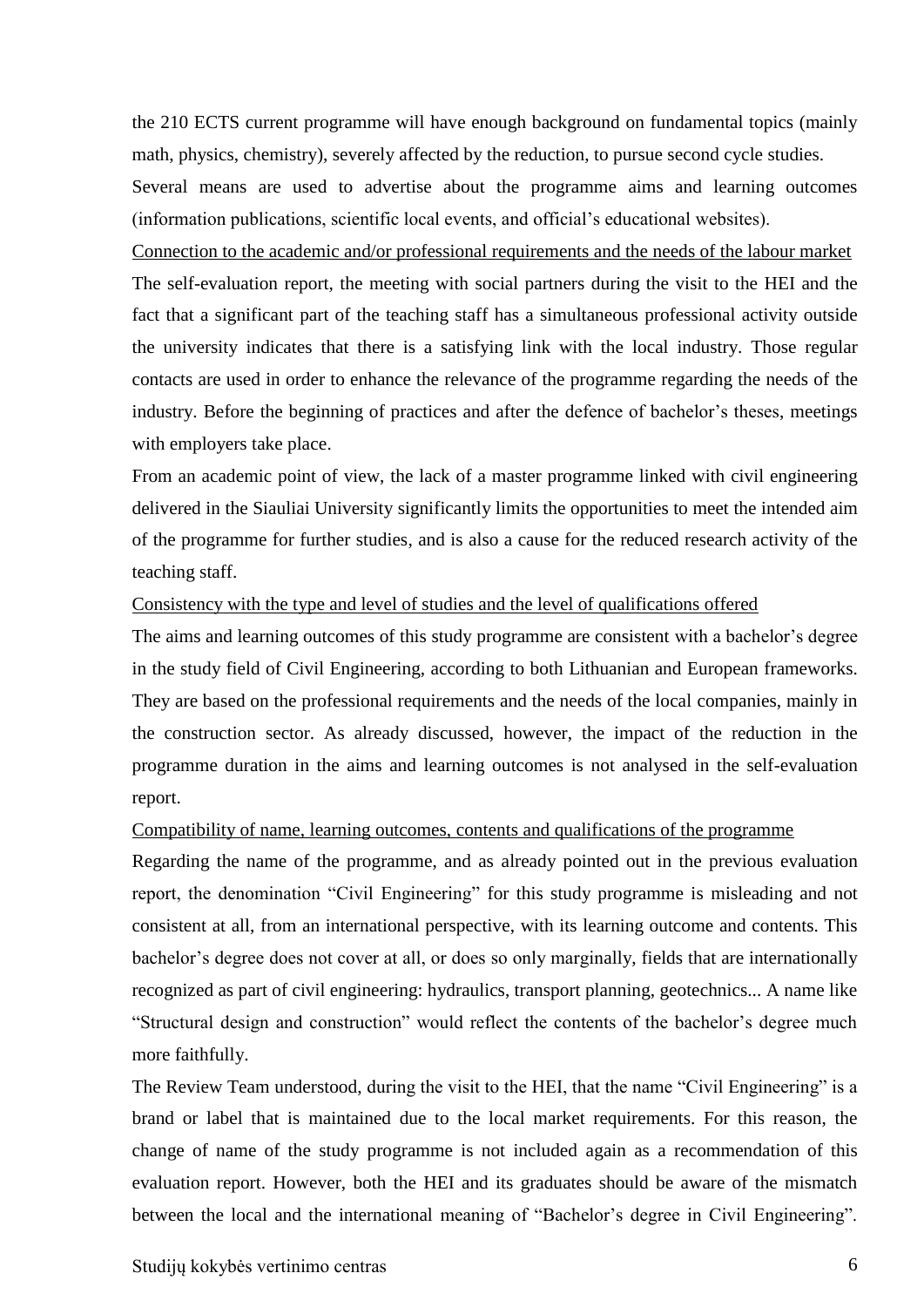This mismatch should be regarded as an anomaly that cannot be sustained indefinitely in time; it should be addressed in the near future.

## *2.2. Curriculum design*

#### Compliance with legal requirements

The curriculum design complies with the current legal requirements. For this academic year 2016-2017, the length of this study programme has been reduced (from 240 to 210 ECTS, that is, from 4 years to 3.5 years for full-time students). According to the self-evaluation report (annex document "Changes of study programme"), this change is possible thanks to the recent Order No V-964 of the Ministry of Education and Science of the Republic of Lithuania, "which does not any more contain the strict provision that the scope of 240 credits is mandatory to the engineering programmes".

#### Layout of study programme

The layout of the study programme is reasonable. The modules are appropriately distributed and all the main aspects of structural design and construction are covered, without unnecessary repetitions. The reduction from 240 to 210 credits has been achieved mainly by i) reducing the length of fundamental subjects, such as Physics or Advanced Mathematics, ii) reducing the length of specialised subjects, such as Geodesy or Wooden Constructions (among others) and iii) suppressing the block of optional subjects. There is not, however, a clear motivation of the reduction in length of the study programme nor an analysis of its impact on the learning outcomes.

#### Consistency with level of studies

The study subject description (Appendix 1 of self-evaluation report) is quite complete. The subjects are of the level expected in an engineering bachelor's degree. The course papers and final theses inspected during the visit to the HEI are also consistent with the level of studies.

## Consistency with intended learning outcomes

As mentioned above, there is no justification or motivation in the self-evaluation report (annex document "Changes of study programme") to the reduction in the length of the study programme. The document only mentions that this reduction is possible due to a recent change in Lithuanian legislation. This guarantees that the reduction is legal, but not that it is necessary, or convenient.

During the visit to the HEI, the Review Team was informed that the main motivation for the reduction is trying to attract more students. This study programme faces the strong competition of state colleges, which offer more popular, 210-credit professional bachelor degrees in engineering. In the current demographical context of Lithuania, with a decrease of population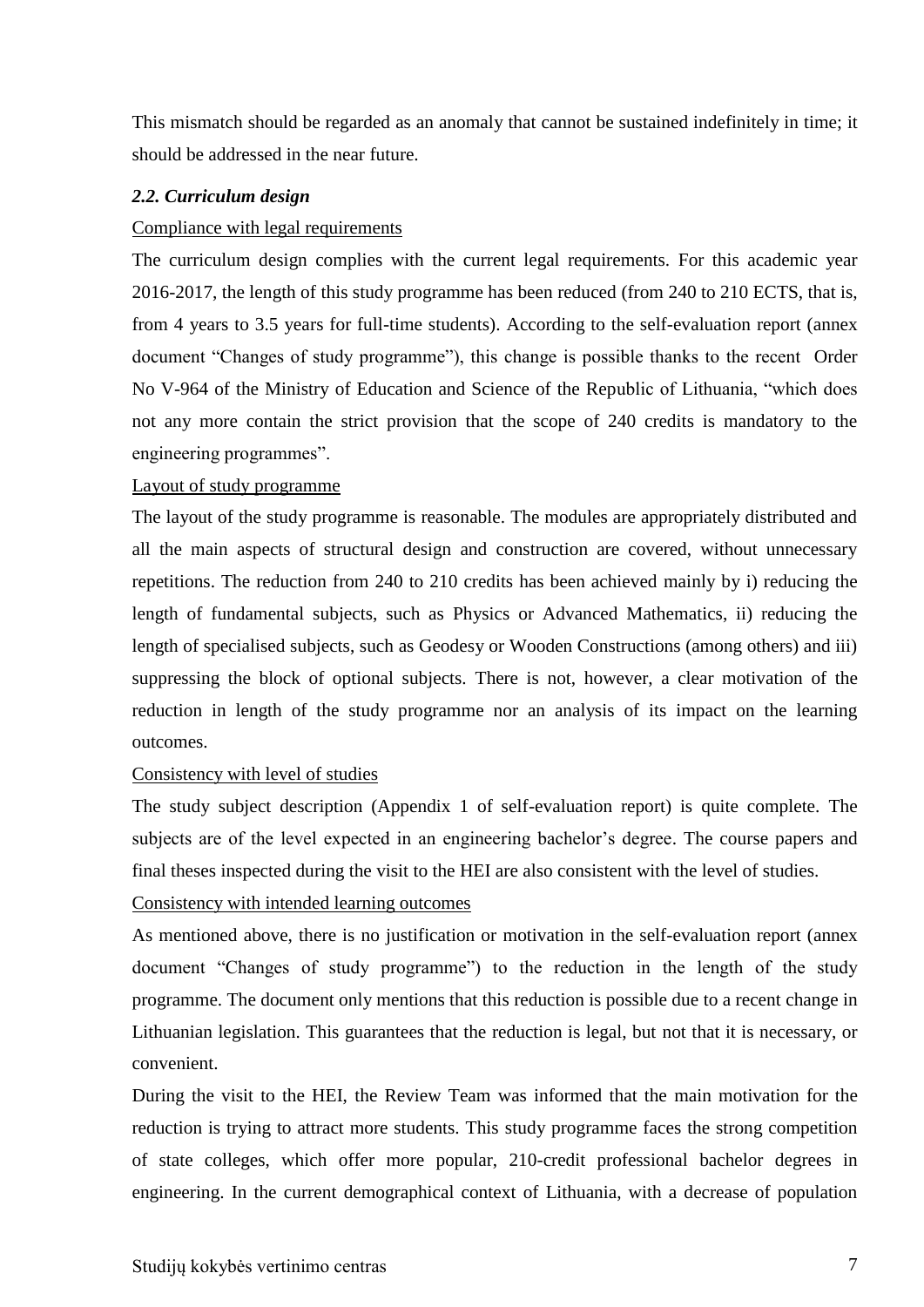due to emigration in recent years, this poses a huge threat to this programme. As only 9 students enrolled this academic year 2016-2017, one can conclude that the goal of the reduction was not achieved.

Moreover, it is necessary to reassess the programme aims accounting for the reduction in credits. The following issues have not been addressed in the reduction process: 1) whether graduates of this shorter study programme will have the necessary background to pursue master studies, in view of the reduction of fundamental topics such as Advanced Mathematics or Physics; 2) whether the suppression of the block of optional subjects is compatible with the aim of training both site engineers and design engineers.

#### Currency of programme content

The currency of the programme content is only partially guaranteed. On the one hand, the close contact between the HEI and the local companies is an effective means to ensure that, from a professional / technological / applied point of view, the programme content is up-to-date. This is also the case regarding the codes used in practical classes in the computer room (AutoCAD, Revit, SPSS), which are those used in the professional world.

On the other hand, the very limited research activity of the teaching staff implies that, from an academic / scientific / research point of view, the currency of the programme content is not ensured.

## *2.3. Teaching staff*

## Compliance with legal requirements

The study programme of *Civil Engineering* is provided by teaching staff that meets the legal requirements defined for BSc programmes. The majority of study field subjects are taught by staff with a scientific degree. Professors and associate professors take care of a significant fraction of the teaching load: 49% of lecture hours, 51% of other classroom work and 60% of out-of-classroom work.

## Qualifications of the teaching staff

The teaching team is made of experienced staff with some years of experience in teaching. It is prepared to conduct lectures/tutorials in the areas related to civil engineering. The staff has appropriate scientific position. Only 37% of them do not have a scientific degree.

## Number, turnover and mobility of the teaching staff

The number of the staff members involved in the programme is satisfactory to ensure learning outcomes of the programme of *Civil Engineering* as a BSc programme. However, the teaching staff turnover is quite low and needs acceleration*.* The mobility of the staff members (mainly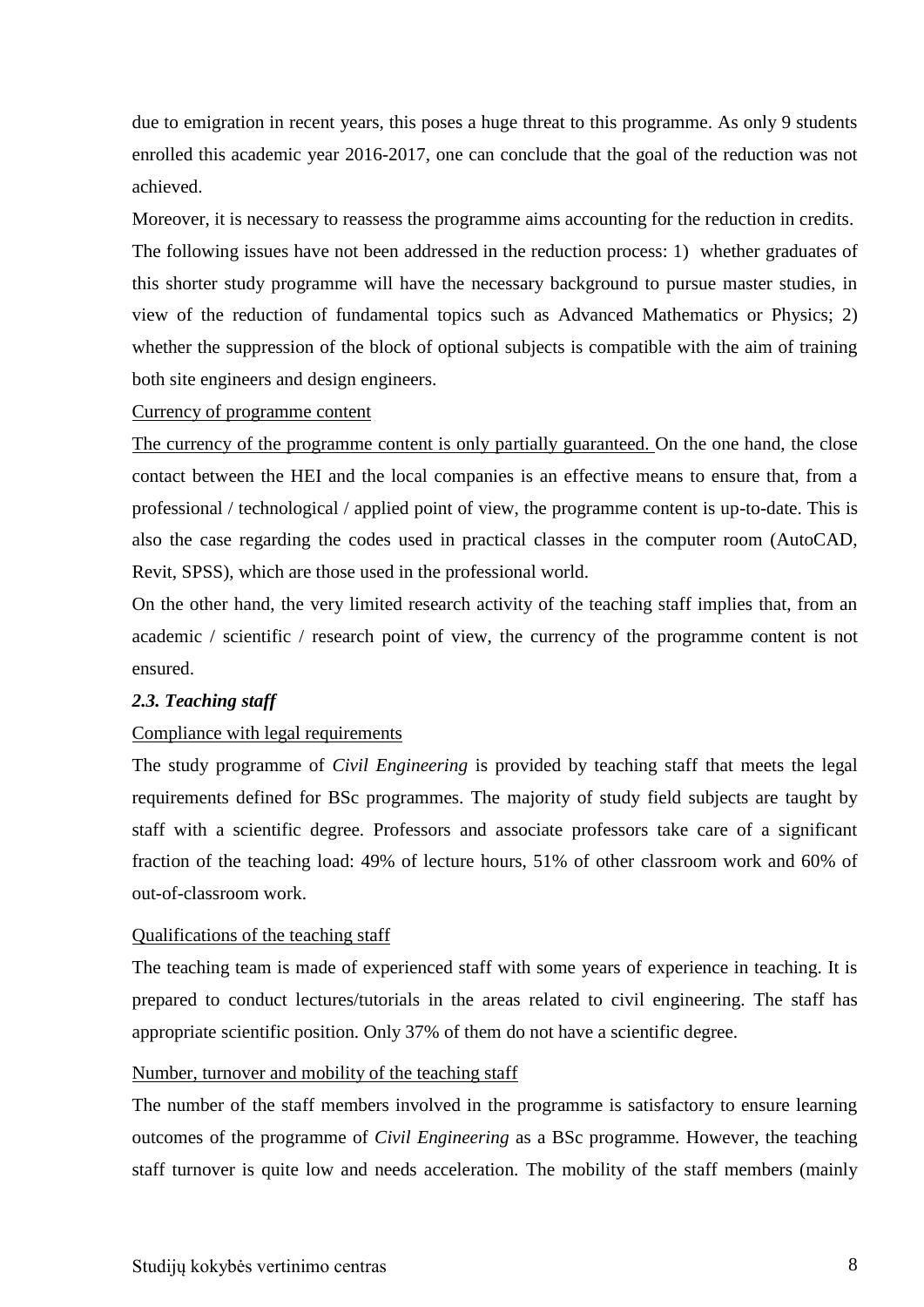within ERASMUS programme) is quite limited (only a few visits per year) and there is still a room for improvements in this field.

#### Research activities of the teaching staff

The members of the teaching staff are involved in the research up to some extent. However, their scientific achievements are not really high. The number of books, publications, presentations at conferences have dropped in years 2014 and 2015 with respect to peak values in 2012 and 2013. This drop is especially severe for the research-related activities: participation in research/scientific programmes and projects has dropped from 4 to 1: articles in peer-reviewed journals have dropped from 16 to 5. There is also nearly a lack of papers published in the renowned journals cited in *Web of Science* and not so many papers presented in well established international conferences.

## Conditions for the development of the teaching staff created by the institution

The higher education institution tries to create some conditions for the professional development of the teaching staff. The institution tries to help the staff members to develop their skills and attend the seminars/conferences. There is also a system to motivate the teaching staff to be involved in the research and to write scientific papers. However, the system does not work well since the scientific outcome is relatively poor. The staff members seem to be overloaded by other duties (some of them also work outside the institution) and are not really motivated to conduct scientific work necessary for the provision of the BSc programme of *Civil Engineering*.

## *2.4. Facilities and learning resources*

#### Premises for studies

The number and sizes of teaching rooms is appropriate to conduct classes. However, the quality of premises is not really high, since the building of the university itself looks quite old and it needs some renovation.

## Teaching and learning equipment

Most of teaching rooms are adequately equipped with educational aids (i.e. computers, multimedia projectors, blackboards, etc.). There are a number of laboratories accessible to students*.* However, the equipment of some of them is quite old.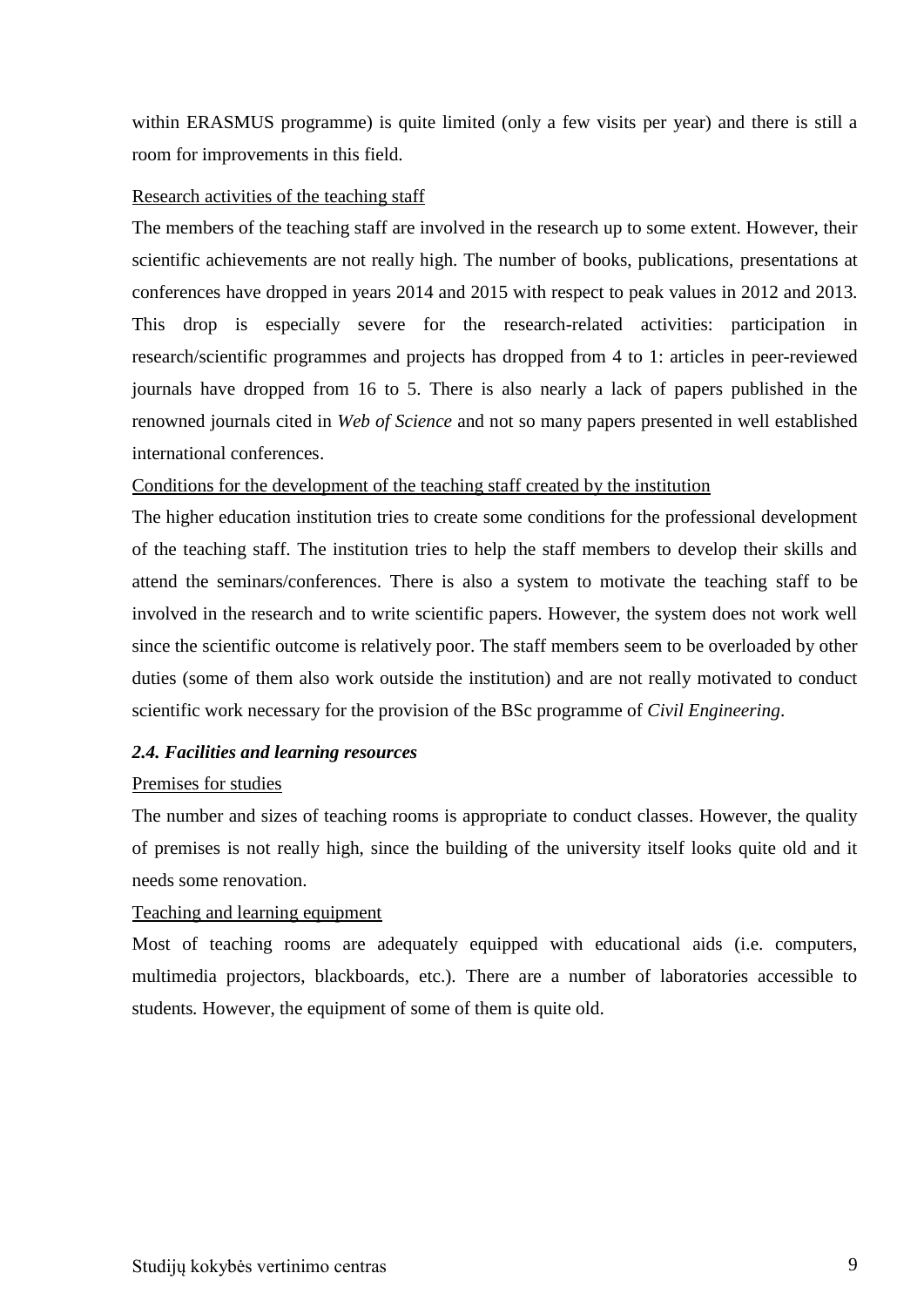#### Students' practice

The institution offers students possible practice placements with the help of social partners. 12 credit points are assigned for professional activity practice. The arrangements for the practical training internships are satisfactory. Students rate positively the help they get from teachers in finding practical placements and the availability of job offers in the information boards.

#### Teaching materials

There is a new and very well equipped *University Library*, which is available for all students of the university, including students of BSc programme of *Civil Engineering.* Teaching materials (textbooks, books, periodical publications, databases) in this library are adequate and easily accessible.

## *2.5. Study process and students' performance assessment*

#### Admission requirements

The university's minimum admission competitive score for the programme has been changed in the last year from 1.2 to 2. This will ensure the higher level of admitted students.

In the self-evaluation report it is written that university gives an additional score for the admission for several partner secondary schools and training centres.

Only 7 students were admitted in 2015, and 5 in 2014, for part-time studies only 2 in 2015. While in the year 2016 were admitted 5 part-time studies' students and 8 full-timed students, where 4 of them were state-funded students, and 4 partly funded student. The fee of partiallyfunded students is 20 % funded by the private company and 80 % funded by the government. The results of these admissions are very low.

In the last year more attention was paid to the spread of information about the study programme, but unfortunately the admission results are still decreasing.

## Organisation of the study process

Students' weekly work load is adequately distributed, and organised in such a way that students are able to get to the lectures timely. The schedule of the exams is agreed between the students and teachers. At least three days are designated to prepare and take each exam.

In most cases the cumulative evaluation grading system is used, which includes practical work, theory, laboratories, consultations and the individual work, which takes a big part of the whole work.

If a student cannot attend the lectures for some reason, there is the possibility to get all the necessary information and material about the course and send the homework to the teacher, as well as to get the final grade in the "cloud" system.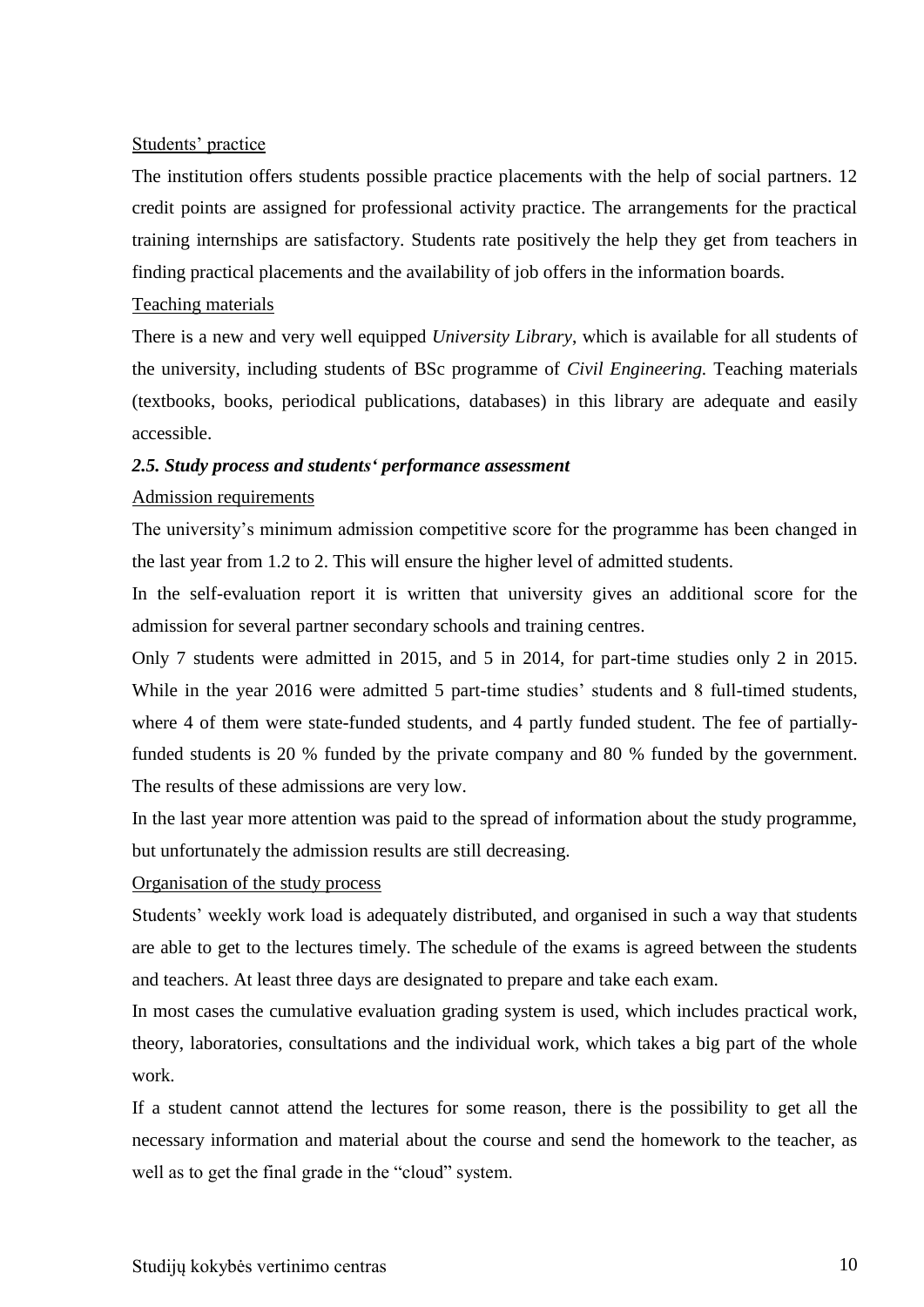Teachers try to engage the students on their first years of the studies by presenting the lectures in attractive ways as films, video presentations, modern equipment like GPS, as well as not forgetting to introduce the basic knowledge, in case to be able to work in the different situations. Students would like to have more excursions to construction sites, as well as to participate in the lectures given by business companies' representatives.

Participation in research, artistic and applied research activities

Each spring the university organises, together with colleagues from Latvia, the research conference for young scientists. The department issues a research journal for the young scientists. However, the self-evaluation report and the meetings during the visit to the HEI showed no results of student involvement in research work, not even in the final theses. This is related to the low research activity and the lack of a master's degree programme in civil engineering in the HEI. The final theses are typically associated to the practical work that bachelor students carry out in company internships.

There are some profession competitions, organised in collaboration with social partners.

#### Participation in student mobility programmes

To ensure the mobility of the students and teaching staff, the university participates in the mobility programmes Erasmus/LLP (Lifelong Learning Programme) and the new Erasmus+ programme. However, there is a very low number of outgoing students for international mobility (only one or two students per year).

The faculty has a strong relationship with the enterprises of Etten-Leur in the Netherlands (a few last-year students go for practise there every year), which is very praiseworthy. It is recommended to have more cooperative efforts like this and spread the information between the students.

## Academic and social support

All the necessary information about the study programme is provided by the department, administrator and the curator of the study programme, published online, on notice boards, announced in meetings with administration workers, by e-mail and via an introduction lecture.

The teachers of the department have their personal webpages, where they upload information required to perform laboratory works and present the literature of some subjects.

The university provides free-of-charge consulting with a psychologist or a lawyer. Information about social support is provided for those students that combine studies and family life. This information could be advertised more to students.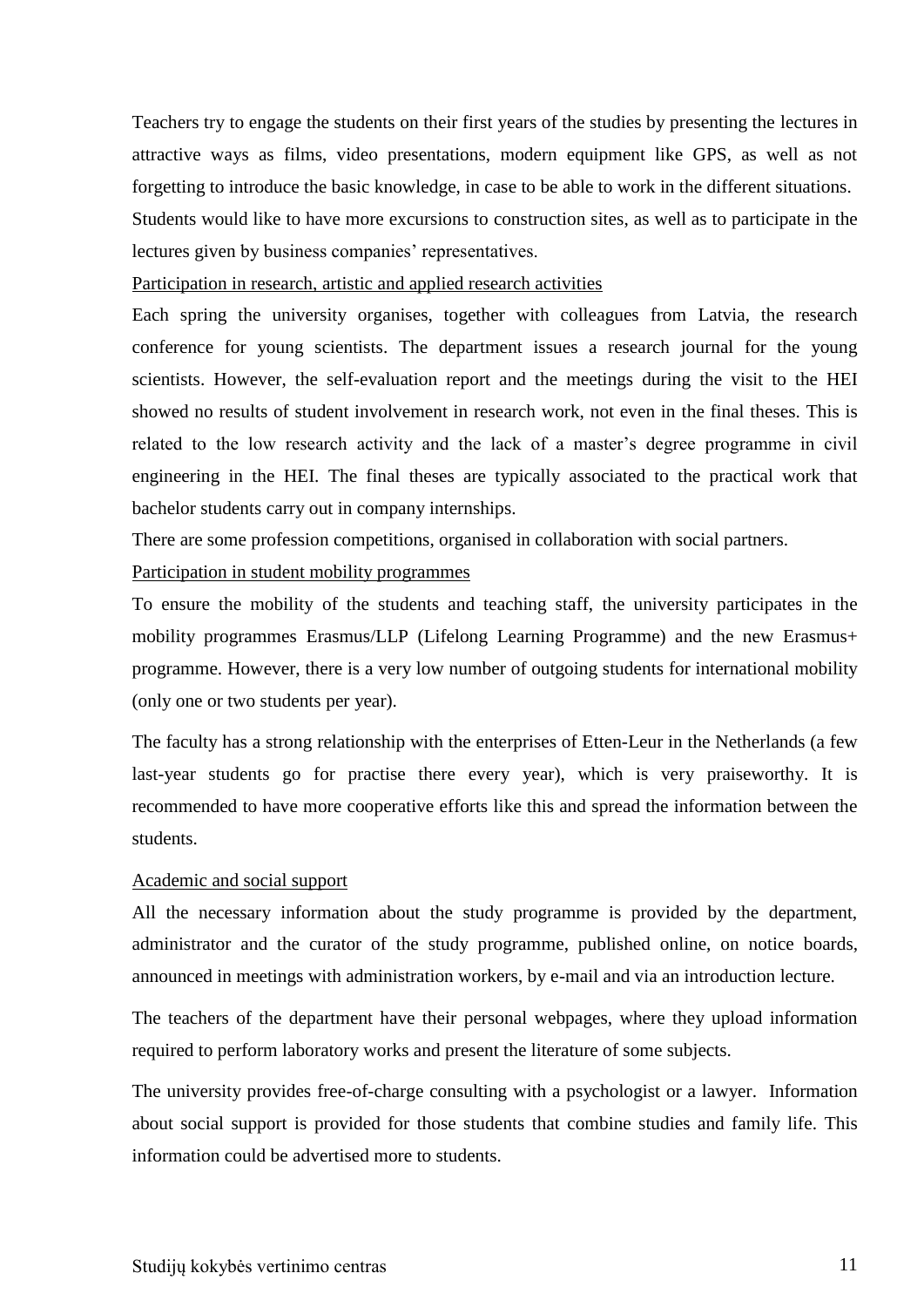Incentive, social and one-time scholarships as well as benefits are awarded to the students of the study programme.

Students can borrow or ask permission to use the laboratory equipment for their experiments and/or needs in work related to the area of civil engineering.

Assessment system of students' performance

In the beginning of each study year, teachers describe to students the criteria of the achievement assessment. It is usually the cumulative assessment system, which enables the comprehensive assessing of the student's achievements – both theoretical knowledge and practical abilities.

Students are allowed to retake the failed exams twice and are entitled to repeat once such test of their progress free of charge.

## Professional activities of the graduates

The faculty has a strong relationship with local employers, many of which are their own graduates. 54 % of graduates are employed on the same year of graduation and 82 % of the employed graduates practice their profession.

According to the opinion of students, alumni and employers, there is a big demand in the region for the professionals trained in this study program.

Social partners are satisfied with the level of graduates and are open to collaborate and offer practical internships and jobs.

## *2.6. Programme management*

The Bachelor of Civil Engineering at Šiauliai University is managed by the teaching staff in the fields of the programme keeping with the historical traditions of the education of civil engineers in Lithuania.

In 2013 the programme was renewed because of the internal reorganisation of Šiauliai University. Now the faculty consists of four different branches instead of the former Civil Engineering faculty. This reorganisation has caused a significant overload of administrative work and negatively affected the communication between the various human groups involved in the programme (mainly the senior administrative staff and the teaching staff) and the research activity of the teaching staff.

In 2012 the programme was accredited by SKVC (Centre for Quality Assessment in Higher Education). Some recommendations of the 2012 evaluation report have been taken into account: topics transferred from classroom-based subjects to student practice, improvement of classroom equipment and laboratory facilities. However, some other recommendations have not been followed: redefinition of programme from "civil engineering" to "structural engineering",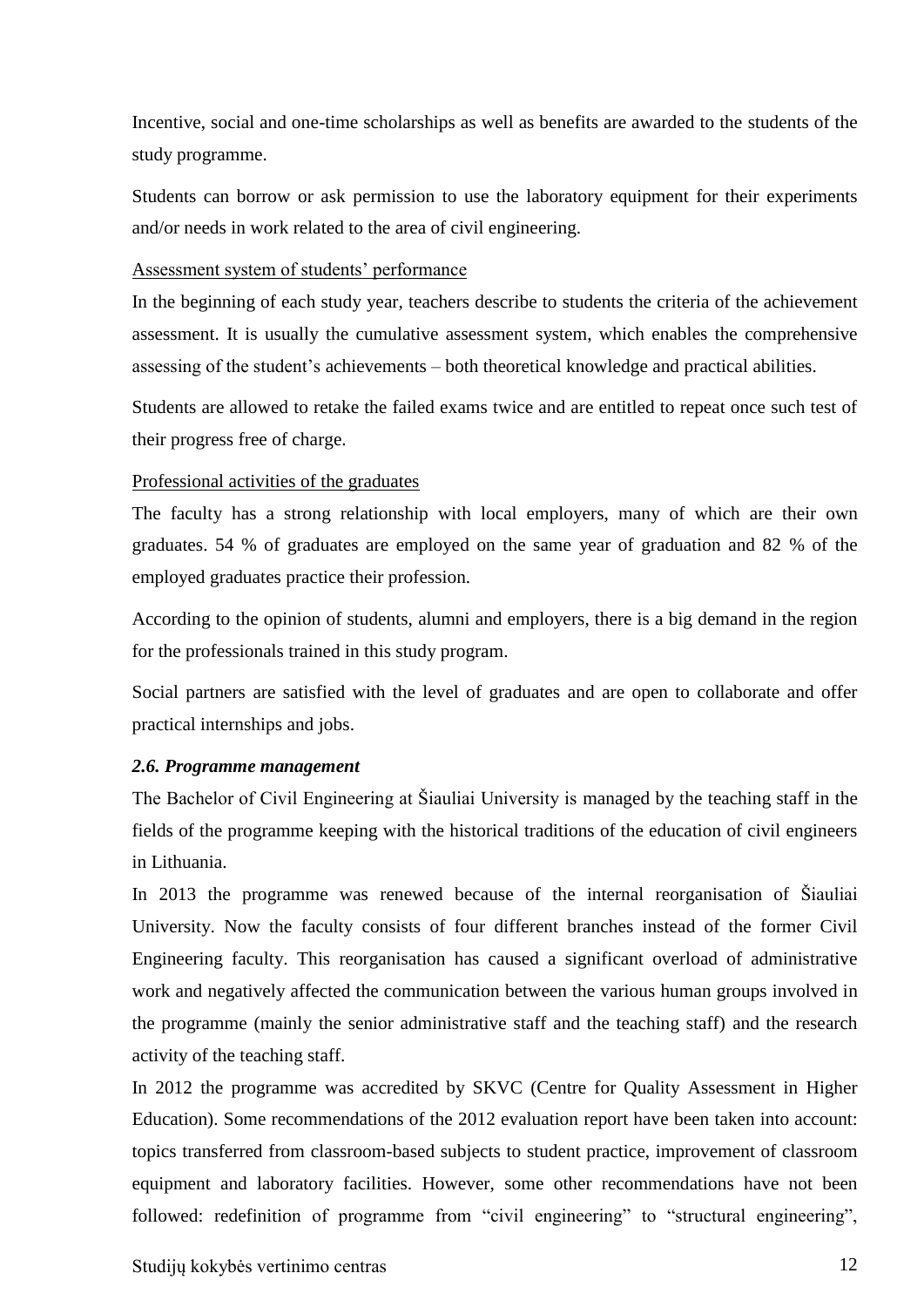increase of teaching staff, articulation of a clearer vision of the university's contribution to civil engineering education and research.

The Study Programme Committee, consisting of programme manager, academic staff, students' and social partners' representatives, provides quality monitoring, collects proposals and considers them for the improvement the programme.

Social partners are very active in the study process, as reviewers of students' final theses, as parttime lecturers on specific fields and as suppliers of training and practice positions. Social partners strongly support the possibility for young people in Šiauliai to study Civil Engineering.

#### **III. RECOMMENDATIONS**

- 1. The programme faces a compelling need of repositioning. This will require a strong commitment of the university and programme's management teams, a clear analysis of the needs of the market (especially the local one), an efficient optimization of the recent merges conducted in Šiauliai University, a work in conjunction with the existing offer in Šiauliai (including the State College) and perhaps a dedicated policy to target a niche market able to differentiate this study programme from others.
- 2. The number of students enrolled in the program is too low. It is crucial to find new ways to attract students, using high school networks, association of construction companies, attracting students coming from other regions, other countries…
- 3. The system to motivate staff members to be more involved in research should be improved, so as to increase the number of scientific works necessary for the provision of the BSc programme of Civil Engineering. The research activity has decreased in the last two years, and reversing this trend would increase the quality of the programme and the level of international relations.
- 4. Student mobility (i.e. within ERASMUS+ programme) is very low. If certain destinations (e.g. VIA Higher Education School in Denmark) are no longer attractive due to economic constraints, other destinations should be explored.
- 5. Some equipment, mainly laboratory testing machines, and the building itself are in the need of renovation.
- 6. The management system and, more specifically, the coordination and communication between the senior administrative staff and the teaching staff, should be improved.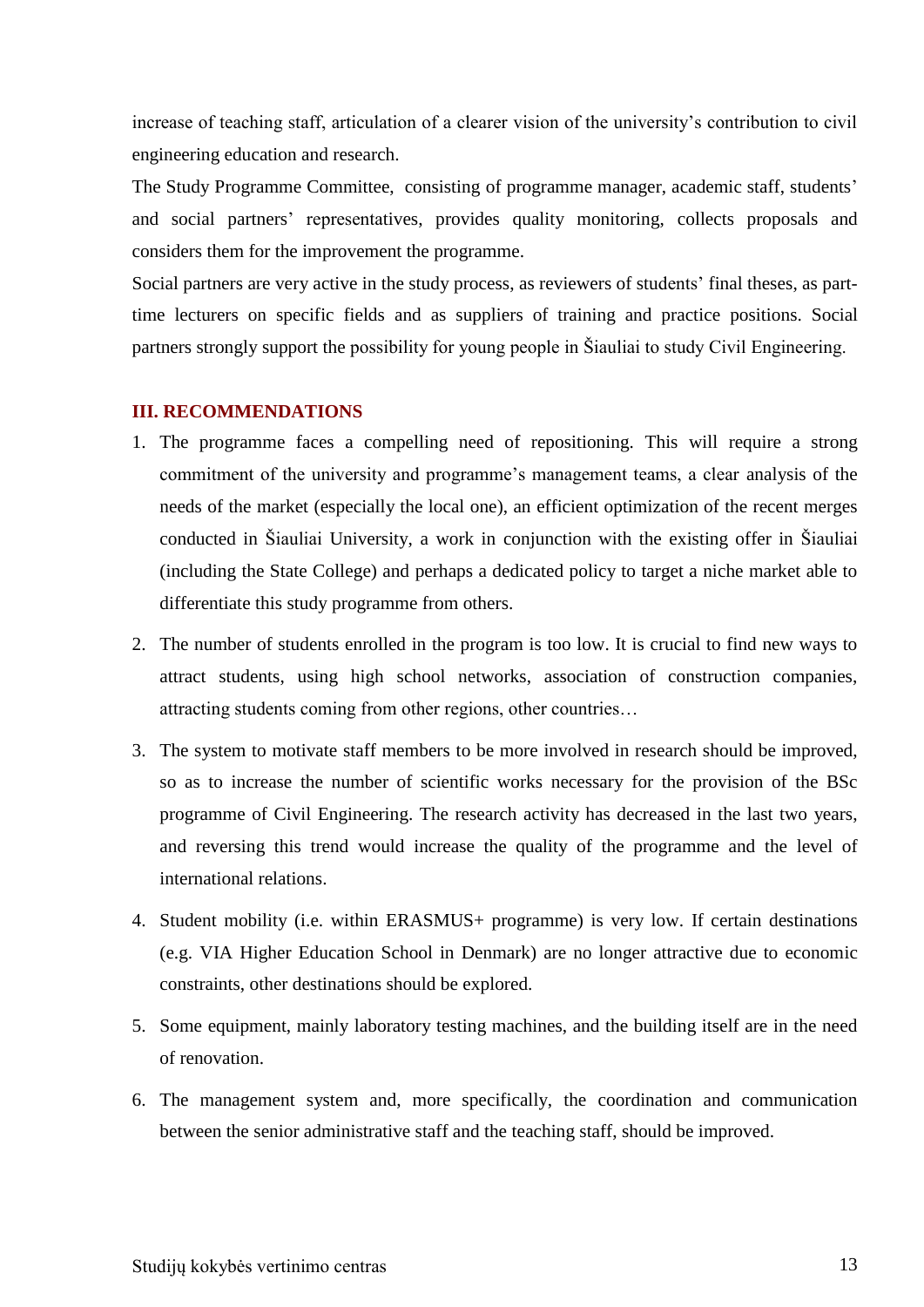## **IV. SUMMARY**

The assessment of the study programme "Bachelor of Civil Engineering" is summarised here in the form of a SWOT analysis (Strengths, Weaknesses, Opportunities and Threats).

## *Strengths*

- The faculty has very good connections with the local construction companies. This benefits the programme in a number of ways: the social partners provide practical internship positions and job offers, and help in keeping the programme up-to-date with new technologies.
- The teaching capabilities, motivation and experience of the teaching staff are high. Teachers are very accessible to students for consultation.
- Some of the facilities are of high quality, especially the fully equipped class-rooms and the impressive new library, with an adequate collection of textbooks, specialised technical books, scientific and technological publications and databases.

#### *Weaknesses*

- The various meetings held during the review visit showed that there is miscommunication between the various groups of people related to the programme, mainly the senior administration staff, the self-evaluation report team and the teaching staff.
- This miscommunication appears to be caused, at least partially, by the complications and overload of administrative tasks caused by the recent reorganisation of faculties within Šiauliai University.
- The administrative overload, the decrease in funding and the fact that some members of the teaching staff only work part-time in the university affects negatively the research activity. The scientific productivity associated to this study programme has significantly decreased in recent years.

#### *Opportunities*

- Social partners are happy with the quality and level of the graduates of this study programme, which are needed in the local construction market.
- Social partners are willing to commit themselves and their companies into the improvement of the programme. This availability is a relevant assett.

#### *Threats*

• The decreasing number of students poses a very serious threat to this study programme and questions its future feasibility.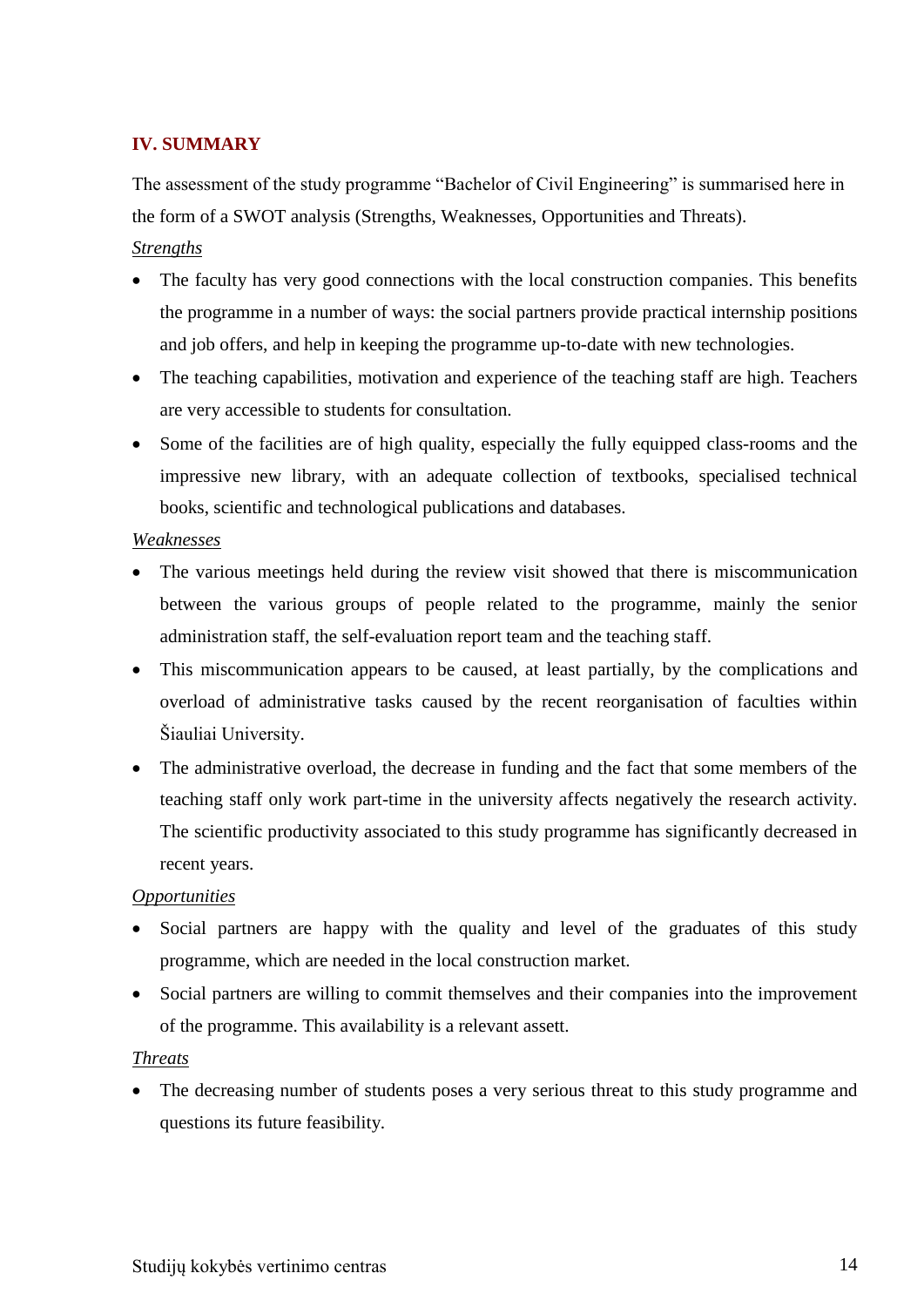This decrease is caused by the current demographics in the country, affected by emigration, but also to other factors, such as the competition from other study programmes in the same field.

## **V. GENERAL ASSESSMENT**

The study programme Civil Engineering (state code –612H20003) at Šiauliai University is given a **positive** evaluation.

| No. | <b>Evaluation Area</b>                             | <b>Evaluation of</b><br>an area in<br>points* |
|-----|----------------------------------------------------|-----------------------------------------------|
|     | Programme aims and learning outcomes               |                                               |
| 2.  | Curriculum design                                  | ∍                                             |
| 3.  | Teaching staff                                     |                                               |
| 4.  | Facilities and learning resources                  |                                               |
| 5.  | Study process and students' performance assessment |                                               |
| 6.  | Programme management                               | ∍                                             |
|     | <b>Total:</b>                                      | 15                                            |

## *Study programme assessment in points by evaluation areas*.

\*1 (unsatisfactory) - there are essential shortcomings that must be eliminated;

2 (satisfactory) - meets the established minimum requirements, needs improvement;

3 (good) - the field develops systematically, has distinctive features;

4 (very good) - the field is exceptionally good.

| Grupės vadovas:<br>Team leader: | 1. Prof. Antonio Rodriguez Ferran       |
|---------------------------------|-----------------------------------------|
| Grupės nariai:<br>Team members: | 2. Prof. Robert Jankowski               |
|                                 |                                         |
|                                 | 3. Mr. Thibaut Skrzypek                 |
|                                 | 4. Mr. Liudvikas Vytautas Furmonavičius |
|                                 | 5. Ms. Milena Medineckienė              |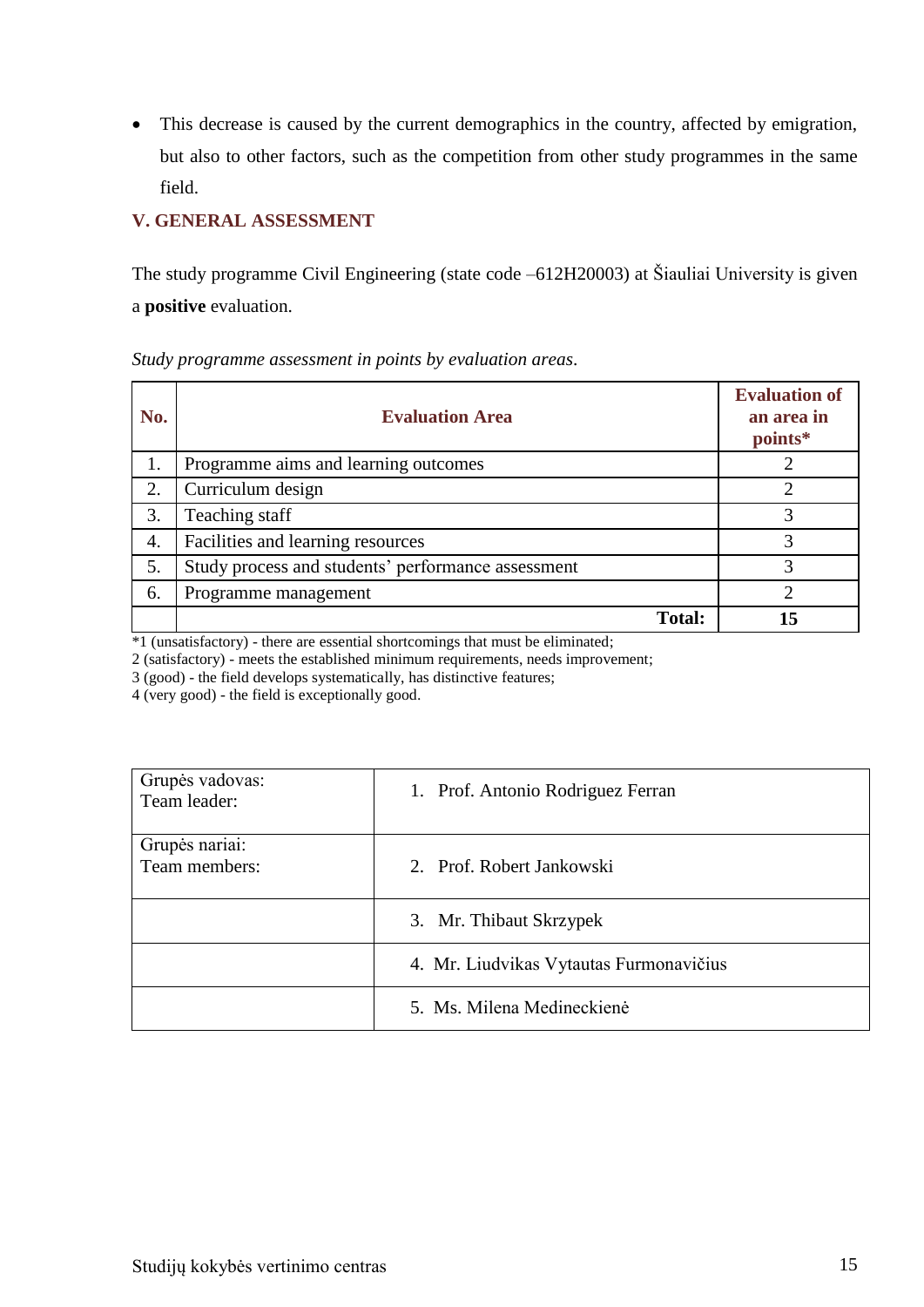#### <...>

## **V. APIBENDRINAMASIS ĮVERTINIMAS**

Šiaulių universiteto studijų programa *Statybos inžinerija* (valstybinis kodas – 612H20003) vertinama **teigiamai.**

| Eil.<br>Nr. | <b>Vertinimo sritis</b>                          | <b>Srities</b><br>įvertinimas,<br>balais* |
|-------------|--------------------------------------------------|-------------------------------------------|
| 1.          | Programos tikslai ir numatomi studijų rezultatai | 2                                         |
| 2.          | Programos sandara                                | $\overline{2}$                            |
| 3.          | Personalas                                       | 3                                         |
| 4.          | Materialieji ištekliai                           | 3                                         |
| 5.          | Studijų eiga ir jos vertinimas                   | 3                                         |
| 6.          | Programos vadyba                                 | $\mathcal{D}_{\mathcal{L}}$               |
|             | Iš viso:                                         | 15                                        |

\* 1 - Nepatenkinamai (yra esminių trūkumų, kuriuos būtina pašalinti)

2 - Patenkinamai (tenkina minimalius reikalavimus, reikia tobulinti)

3 - Gerai (sistemiškai plėtojama sritis, turi savitų bruožų)

4 - Labai gerai (sritis yra išskirtinė)

#### **<...>**

## **IV. SANTRAUKA**

Studijų programos *Statybos inžinerijos bakalauras* vertinimas apibendrinamas pagal Stiprybių, silpnybių, galimybių ir grėsmių (SSGG) analizę. *Stiprybės*

- Fakultetas palaiko labai gerus ryšius su vietos statybos bendrovėmis. Tai naudinga studijų programai daugeliu aspektų: socialiniai partneriai suteikia vietas profesinei praktikai atlikti ir siūlo darbo vietas, padeda studijų programai neatsilikti nuo naujausių technologijų.
- Dėstytojų dėstymo gebėjimai, motyvacija ir patirtis labai gera. Dėstytojų prieinamumas teikti studentams konsultacijas labai geras.
- Kai kurie materialieji ištekliai labai aukštos kokybės, ypač, visiškai įrengtos klasės / auditorijos ir įspūdinga nauja biblioteka, turinti pakankamai vadovėlių, specializuotų techninių knygų, mokslinių ir technologinių leidinių ir duomenų bazių.

## *Silpnybės*

- Per vizitą surengtų įvairių susitikimų metu paaiškėjo, kad su studijų programa susijusios įvairios asmenų grupės nesusikalba, daugiausiai vyresnieji administracijos darbuotojai, savianalizės suvestinę rengusi grupė ir dėstytojai.
- Šis nesusikalbėjimas atsiranda, bent iš dalies, dėl administracinių užduočių painiavos ir perkrovos, ką lemia neseniai įvykdyta fakultetų reorganizacija Šiaulių universitete.
- Administracinė našta, sumažėjęs finansavimas ir tai, kad kai kurie dėstytojai dirba universitete ne visu etatu, daro neigiamą įtaką mokslinių tyrimų veiklai. Pastaraisiais metais šios studijų programos mokslinis produktyvumas labai sumažėjo.

#### *Galimybės*